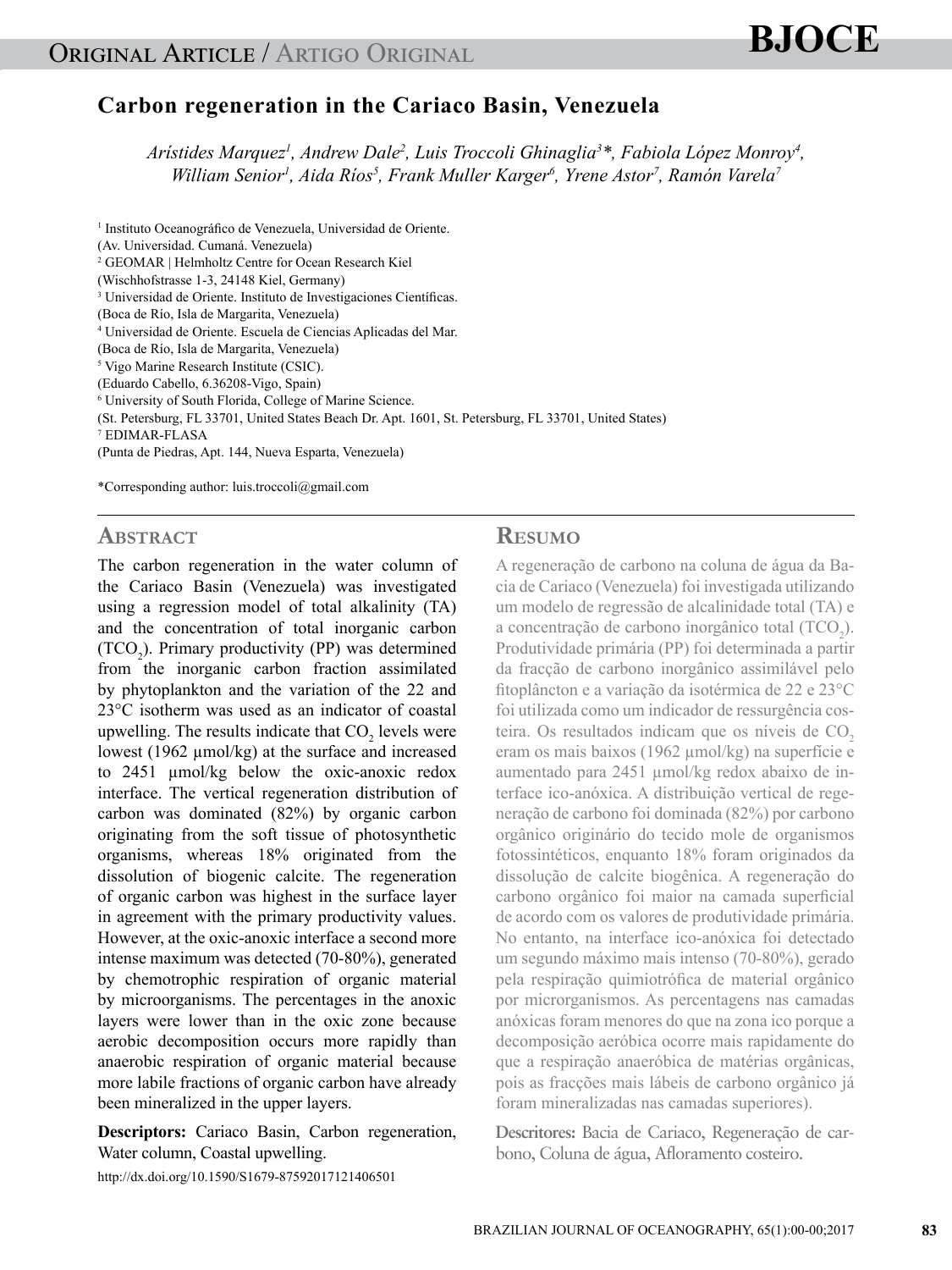# **INTRODUCTION**

Oceans play a central role in modulating climate through the absorption and exchange of carbon dioxide from the atmosphere and its sequestration into the oceans' interior. At the same time, the mechanisms of exchange and assimilation of heat make the oceans important reservoirs of  $CO_2$  that can influence climatic changes (STEINBERG et al., 2001; SITCH et al., 2015; MCKINLEY et al., 2016). The magnitude of the oceanic  $CO_2$  sink is influenced by the biological pump, that is, the sequestration of atmospheric  $CO<sub>2</sub>$  by phytoplankton during primary production and the subsequent export by the sinking of particulates out of the mixed layer. Only a fraction of the sinking particles reach the sea floor;  $\sim$ 1% of organic carbon that sinks out of the surface mixed layer reaches the sediment (BERGER et al., 1988; THUNELL et al., 2000; SMOAK et al*.,* 2004; THUNELL et al., 2007).

The continental margins are sites of active physical and biogeochemical processes that are relevant to the global carbon cycle (LIU et al., 2000; ASTOR et al., 2003; ASTOR et al., 2013; BAUER et al., 2013). These include regions of coastal upwelling where intermediate and deep water masses rise to the surface, degas, and generate a flux of  $\mathrm{CO}_2$  into the atmosphere (SMITH, 1994; COBO-VIVEIROS et al., 2013). In addition, limiting nutrients for the biota are transported by the upwelling waters to the surface layers and help sustain primary productivity (HUTCHINGS et al., 1994; IANSON, 2003; CAPONE; HUTCHINS, 2013; SCRANTON et al.; 2014). The transport of biological material to the ocean's interior is the main driver of the non-zero gradient of many dissolved species in seawater and an important regulator of atmospheric  $CO_2$  on millennial timescales (LOUANCHI; NAJJAR, 2000; SIPPO et al.; 2016). In the open ocean, the fluxes of carbon through the water column decease exponentially with water depth due to aerobic respiration by microorganisms (PACE et al., 1987; PACKARD et al., 2015).

Atmospheric carbon dioxide  $(CO_2)$  has increased from 278 to 400 parts per million (ppm) over the industrial period and, together with the increase of other greenhouse gases, has driven a series of major environmental changes (GATTUSO et al., 2015). Approximately 30% of the anthropogenic carbon emitted from fossil fuels is removed from the atmosphere by the ocean, which may lead to an uncertain future for the planet's climate (OCCC, 2004; JOHN et al., 2007). Biogeochemical ocean circulation

models suggest that the ocean absorbed approximately 37 Pg C of anthropogenic C between 1994 and 2010, increasing the inventory from 118±20 Pg C to 155±31 Pg C. This is equivalent to a mean annual uptake rate of approximately 2.3 Pg C year, or approximately 27% of the total anthropogenic C emissions over this time period (KHATIWALA et al., 2013).

The present investigation was carried out within the framework of the Cariaco Time-Series Program (*Carbon Retention in a Colored Ocean*) with the objective of estimating the percentages of organic and inorganic regenerated carbon in the Cariaco Basin.

# **MATERIALS AND METHODS**

#### *Study area*

The Cariaco Basin (Figure 1) is the largest anoxic and truly marine pelagic system (MADRID et al., 2001). It forms a depression ca. 160 km long and 70 km wide on the Venezuelan continental shelf with an approximate maximum water depth of 1400 m (MULLER-KARGER et al., 2001; ASTOR et al., 2013). A pronounced seasonality can be observed in water column physical parameters at the start of the year caused by the seasonal displacement of the Inter-Tropical Convergence Zone (ITCZ) that generates significant variability in wind regime, currents and river discharge (RICHARDS, 1960; HERRERA; FEBRES ORTEGA, 1975; MULLER-KARGER; APARICIO, 1994; ASTOR et al., 1998; RUEDA-ROA; MULLER-KARGER, 2013). These changes lead to an increase in primary production that exceeds 500 gCm-2 yr-1 (MULLER-KARGER et al., 2001). The surface water layers within the basin also experience a decrease in temperature, mainly due to the influence of coastal upwelling (MULLER-KARGER *et al*., 2001). Below 200 m, the water mass is isolated and is characterized by nearconstant temperature, salinity and total anoxia (ASTOR et al., 1998; SCRANTON et al., 2002, ASTOR et al., 2013). Due to the geomorphology of the basin, advection is confined to the surface layers of the water column, from which biogenic material and detritus rich in opal, organic carbon and lithogenic material are exported to the deeper waters (THUNELL *et al*., 2000; MULLER-KARGER et al., 2001). The laminated sediments underlying the anoxic water mass serve as an important repository for past variability of inter- and extra-tropical climate (REUER *et al*., 2003; MULLER-KARGER et al., 2001; SCRANTON et al., 2014).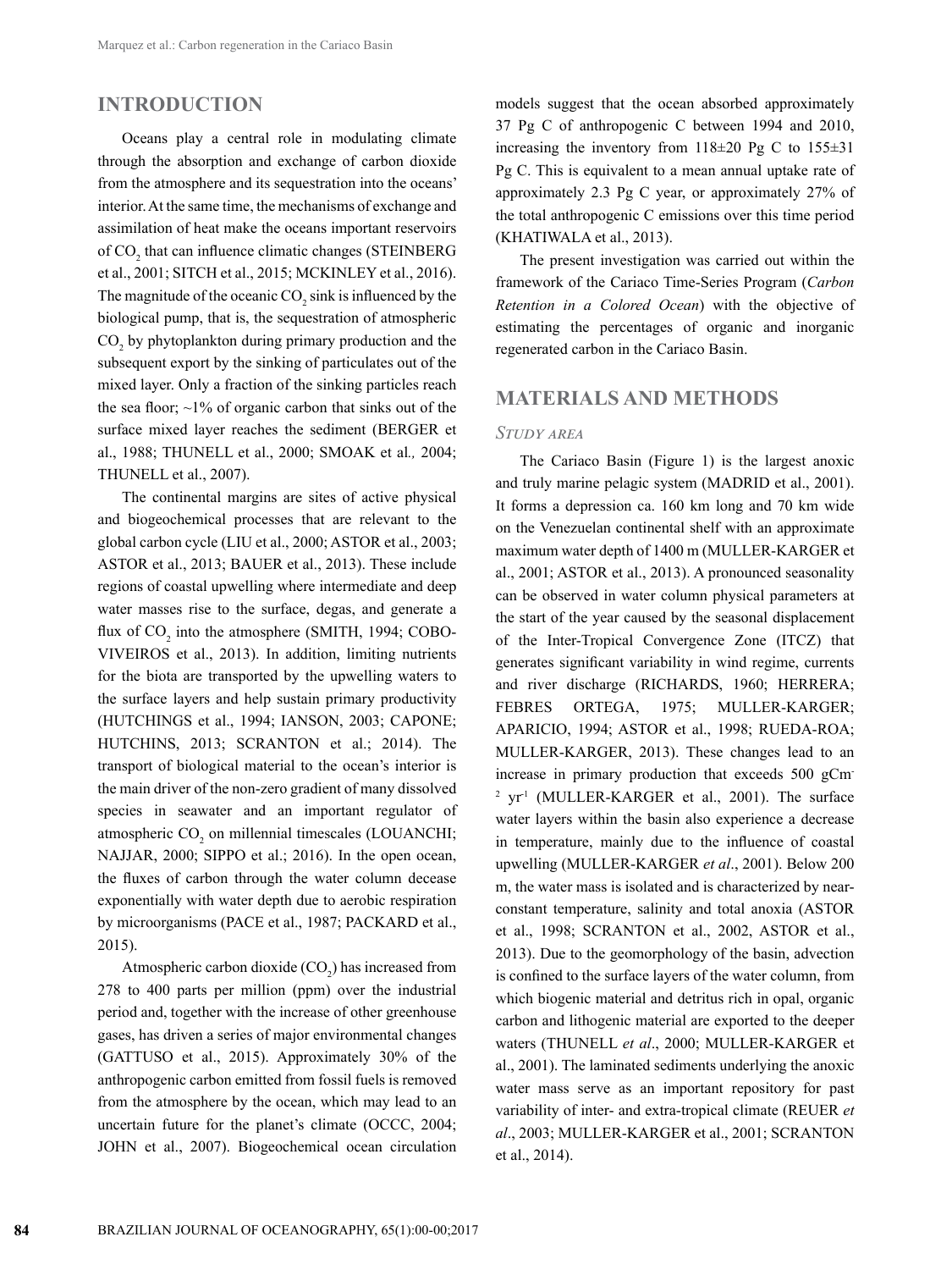

**Figure 1.** Northeastern Venezuela showing the Cariaco Basin. The sampling station (CARIACO) is indicated  $(10°30' N, 64°40' W).$ 

The data presented in this study originate from samples that were collected monthly from January 2006 to September 2007 at the Cariaco sampling station (Figure 1) at 18 water depths from the surface down to 1310 m (1, 7, 15, 25, 35, 55, 75, 100, 130, 160, 200, 250, 300, 350, 400, 500, 750, 1310 m). Water samples were recovered with a CTD (SBE 25) rosette equipped with 12 Niskin bottles (8 L) and dissolved oxygen, fluorescence and light attenuation sensors. The upper layers of the basin present the most pronounced changes in temperature due to the influence of coastal upwelling and lateral advection of cooler water masses from the Caribbean Sea (ASTOR et al., 1998; MULLER-KARGER et al., 2001; ASTOR et al., 2003). Vertical mixing below 100 m is inhibited by the presence of a strong pycnocline (SCRANTON et al., 1987; SCRANTON et al., 2014). Temperatures were only used down to 200 meters Below 200 m, the waters are isolated and acquire anoxic characteristics with almost constant temperature and salinity (ASTOR et al., 1998; ASTOR et al., 2013; SCRANTON et al., 2014). Primary productivity (PP) was determined from the inorganic carbon fraction assimilated by phytoplankton using  $^{14}C$  bicarbonate following the method of STEEMAN-NIELSEN (1952) with modifications by KNAP et al. (1997) and UNESCO (1994). The procedure is derived from that employed in BATS (Bermuda Atlantic Time-series Study, KNAP et al., 1997) adjusted for the elevated productivity of the sampling station. The minimum incubation time of the samples was between 4 and 5 h, which detects C fixation rates of 0.05 to 100 mg C m<sup>-3</sup>h<sup>-1</sup>. Analysis of total alkalinity (TA) was performed following BRELAND and BYRNE (1993). Certified reference materials (supplied by A. Dickson) were used. Water samples for the determination of TA were siphoned from the Niskin bottles into dark 250 ml borosilicate containers and fixed with 50 ml saturated  $HgCl<sub>2</sub>$  (equivalent to 50  $\mu$ M Hg). The samples were stored at 4 ºC until analysis. In the laboratory, samples were acidified by titration to the inflexion point using bromocresol indicator. TA concentrations were calculated using absorbance readings at 444 nm and 616 nm, with a precision of  $\pm 4$  µmol kg<sup>-1</sup>. Samples for the determination of pH were taken directly from the Niskin bottles and measured within 1 h by spectrophotometry (Ocean Optics SD-1000) using 10 cm cells (CLAYTON; BYRNE, 1993; DICKSON; GOYET, 1994). The procedure measures the absorbance at 434 nm and 578 nm before and after the addition of the purple indicator m-cresol. The cells were placed in a water bath at 25 ºC for 15 minutes prior to measurement. This methodology is used for the CARIACO time-series project and more details are given in ASTOR et al. (2005). The precision was  $\pm$  0.003 pH units.

 $TCO<sub>2</sub>$  concentrations were calculated using the program CO2SYS [\(LEWIS](http://cdiac.ornl.gov/oceans/lewis.html); [WALLACE](http://cdiac.ornl.gov/oceans/wallace.html), 1995) from pH and TA using the equilibrium constants of MERHBACH *et al*. (1973) and MILLERO (1995). This program allows the components of the carbon dioxide system to be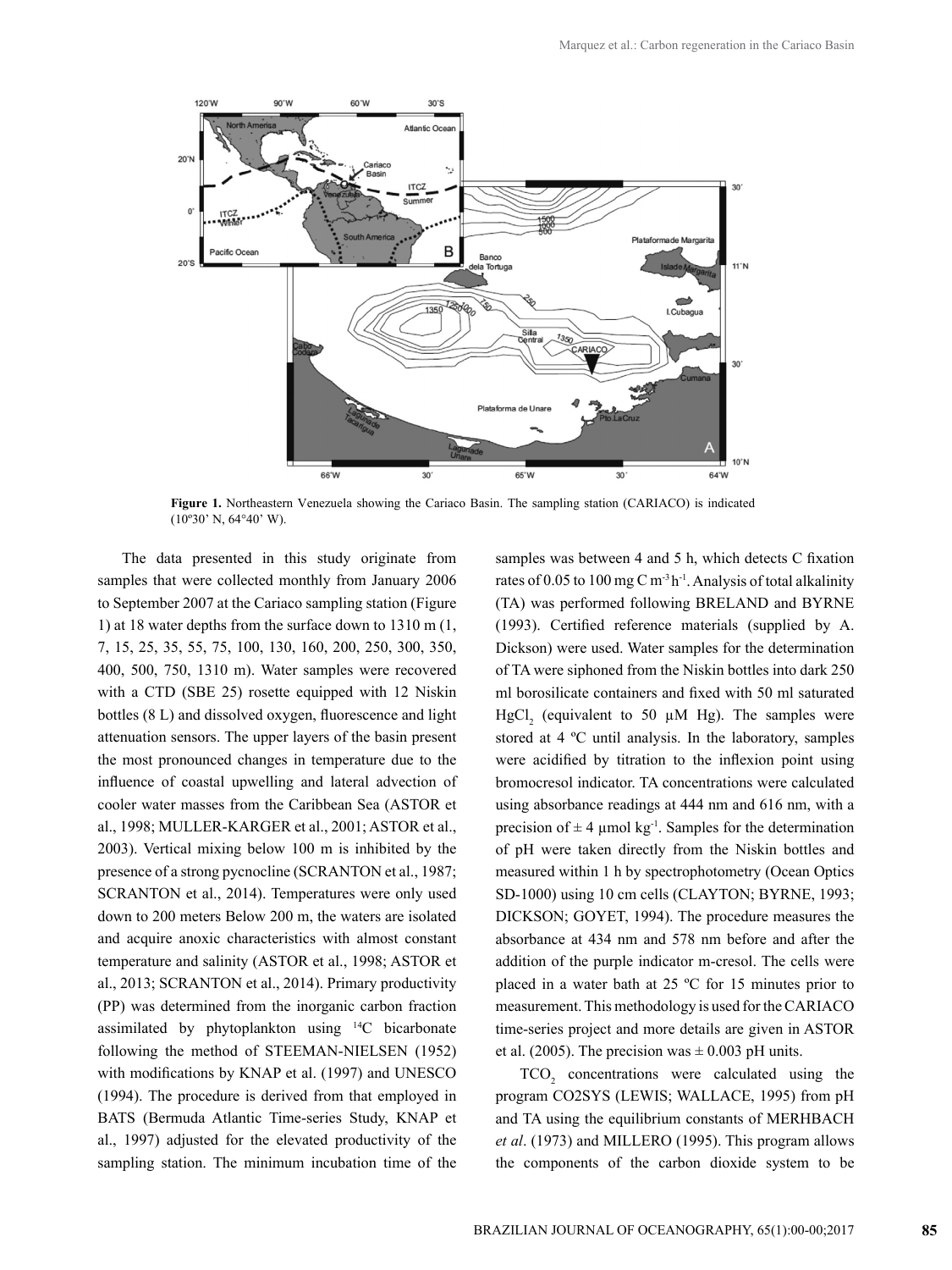determined using two variables only. The precision of this approach was 5.6 µmol/ kg (ASTOR et al., 2005; ASTOR et al., 2013).

The regeneration of carbon in the water column was calculated from TA and  $TCO_2$  using equations (1) and (2) in BROECKER and PENG (1982). This method calculates the levels of organic and inorganic carbon regenerated in the water column from the slope of the TA vs  $TCO<sub>2</sub>$ regression where  $TCO_2 = \sum CO_2$ . The model considers that, in the case of dissolution of calcareous skeletons ( $CaCO<sub>3</sub>$ ), TA increases twice as much as  $\Sigma$ CO<sub>2</sub>. Similarly, when biogenic tissue is mineralized, TA decreases by one unit for each mole of nitrate formed by the nitrification of organic nitrogen with a corresponding increase in  $\sum CO_2$  set by the C:N ratio of the organic material (RÍOS et al., 1989). Based on equations uses by (BROECKER; PENG,1982) Based on inorganic carbon derived from calcareous test and organic carbon from soft tissue (REDFIELD, 1963), is the slope of the TA vs  $TCO_2$  relationship (RIOS et al., 1995).

$$
\frac{\Delta TA}{\Delta ZCO_2} = \frac{2\Delta C_{CaCO3}}{\Delta C_{CaCO3} + \Delta C_{Corg}} - \frac{\Delta C_{Corg}}{R(\Delta C_{CaCO3} + \Delta C_{Corg})} \quad (1)
$$

$$
\frac{\Delta C_{CaCO3}}{\Delta C_{Corg}} = 0.5 \left(\frac{\Delta TA}{\Delta ZCO_2} + \frac{1}{R}\right) - \frac{\Delta TA}{\Delta ZCO_2} \quad (2)
$$

The percentage of organic and inorganic carbon was determined for each month in order to investigate possible seasonal changes in the regeneration of carbon in the regression model. Monthly profiles of TA and  $\mathop{\hbox{TCO}}\nolimits_2$  were regressed to obtain the slope. Thus, all the TA and TCO<sub>2</sub> were averaged at each depth and used in the regression model.

To validate the data and determine if monthly and annual variations existed in the percentages of regenerated carbon, multifactor ANOVA (analysis of variance type III) was used at a significance level of 5%. Homogeneity of variance was checked using the Cochran test for 18 months and 306 observations. To identify the homogeneous groups in the analysis, the multiple range LSD test was used at a level of 5% (SOKAL; ROHLF, 1969, JOHNSON; WICHERN, 1992). The ANOVA analysis was made using the statistical package Statgraphics plus 5.1.

#### **RESULTS**

 $\Delta \rm{C}_{\it{Corg}}$ 

Primary production in the Cariaco Basin presented strong seasonality, with higher rates during the upwelling season that occurs from November until April (Figure 2). At this time, water ascends to the surface from  $\sim 100-120$ 

m depth and is relatively cool (22 to 23ºC; Figure 3) and enriched in nutrients (ASTOR et al., 1998; MULLER-KARGER et al., 2001; ASTOR et al., 2003; SCRANTON et al., 2014). Despite the high productivity,  $TCO<sub>2</sub>$ concentrations were relatively low in the photic zone (< 200 m), with values between 1968 and 2300  $\mu$ mol kg<sup>-1</sup>. Below the anoxic chemocline ( $> 250$  m), TCO<sub>2</sub> concentrations increased to  $2451 \text{ \mu}$  mol kg<sup>-1</sup> (Figure 4). The monthly and annual percentages of organic and inorganic carbon regenerated in the Cariaco Basin showed no significant seasonal differences at a significance level of *p*<0.05. The *p*-values test the statistical significance of each of the factors. Since no *p*-values are less than 0.05, none of the factors have a statistically significant effect on organic and inorganic carbonic at the 95% confidence level. The mean percentages of inorganic and organic carbon over the study period were 24% and 76%, respectively (Figure 5).



**Figure 2.** Distribution of primary productivity (mg C m-3 h-1) at the sampling station in Cariaco Basin from January 2006 to September 2007.



**Figure 3.** Distribution of temperature  $({}^{\circ}C)$  at the sampling station in Cariaco Basin from January 2006 to September 2007. Gray contours show the variability in the  $23^{\circ}$ C isotherm during coastal upwelling.

## **DISCUSSION**

Coastal upwelling systems account for approximately half of the global ocean's primary production and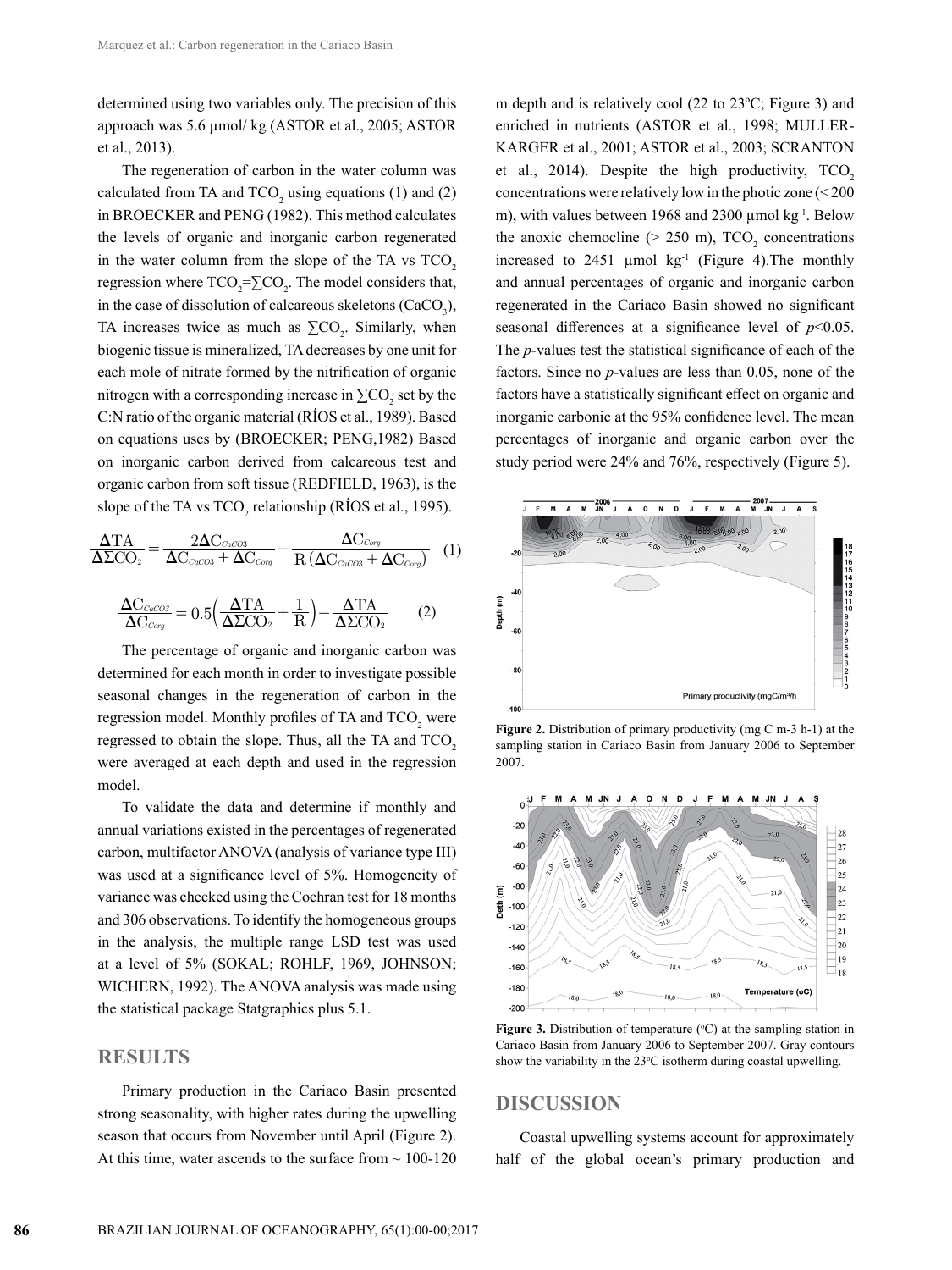

**Figure 4.** Distribution of  $TCO<sub>2</sub>$  ( $\mu$ mol/kg) at the sampling station in Cariaco Basin from January 2006 to September 2007.



**Figure 5.** Monthly percentages of depth-integrated regenerated carbon (inorganic and organic) at the sampling station in Cariaco Basin from January 2006 to September 2007.

contribute disproportionately to biologically driven carbon sequestration (ABRANTES et al., 2016. Diatoms, silica-precipitating microalgae, constitute the dominant phytoplankton in these productive regions, and their abundance and assemblage composition in the sedimentary record is considered one of the best proxies for primary productivity (ABRANTES et al., 2016). In the Cariaco Basin primary production is dominated by diatoms (THUNELL et al., 2000; ROMERO et al., 2009) and is mainly confined to the upper 50 m of the water column (Figure 2). Production is relatively higher in the upper 7 m, with values exceeding  $4 \text{ mg C m}^{-3} \text{ h}^{-1}$ . However, levels of 1 mg C m-3 h-1 were detected between 25 and 50 m throughout the study period. The highest rates measured in this study were  $17 \text{ mg C m}^{-3}$  h<sup>-1</sup> between January and March. An interesting finding was that in non-upwelling months, for example July 2002, uncharacteristically high values (5 mg C m<sup>-3</sup> h<sup>-1</sup>) were measured. These

values are influenced by a secondary upwelling caused by the regional geostrophic flow (FEBRES-ORTEGA; HERRERA, 1975); HERRERA; FEBRES-ORTEGA, 1975; MULLER-KARGER et al., 2001; LORENZONI et al., 2013). The high productivity is reflected in the annually integrated values which exceed 600 g C m<sup>-3</sup> h<sup>-1</sup>. These agree with the rates of 540 to 690 g C  $\mathrm{m}^3$  h<sup>-1</sup> reported by MULLER-KARGER *et a*l. (2001). MULLER-KARGER *et al*. (2001) and ASTOR et al*.* (2003) further indicate that, besides upwelling, ventilation processes in this zone also induce an increase in productivity. Temporal variability in the production and export of diatoms in the Cariaco Basin is primarily controlled by the seasonal cycle of primary production in the surface waters. When the ITCZ reaches its southernmost position during the boreal winter, strong E-NE trade winds enhance the upwelling of nutrients into surface waters, which in turn results in increased fluxes of diatoms and bulk biogenic components to the seafloor. The ITCZ moves northward in the boreal summer, resulting in weakened E-NE trades (ASTOR et al., 2003), decreased input of nutrients to the surface water and reduced primary production. Diatom and opal fluxes reach their lowest values during boreal summers off Venezuela (ROMERO et al., 2009).

The regeneration of the monthly organic carbon fraction varied between 60 and 82% (Figure 5), between January and June 2006 and then decreased to 68% in July 2006. Thereafter, the variability was low and was maintained between 70% and 83% during the following months. The variation oscillated between 18% and 40% for inorganic carbon, with decreases from 40% to 18% from January to June 2006 and a secondary maximum of 32% in July 2006. The decrease in the percentage of regenerated organic carbon, although lower in the first months of the year -particularly in 2006, coincides with upwelling intensity, which was less intense in 2006 than 2007 (Figure 3). In July 2006, the decrease was lower than in July 2007 due to a stronger increase of the 23 ºC isothermal. FEBRES-ORTEGA (1974) indicated that the geostrophic flow in the Cariaco Basin has a notable influence in the upwelling of cold water to the surface. The upwelling events are characteristic of the central and eastern coast of Venezuela, originating when the Trade winds blow from NE-E-SE to NW-W-SW (MULLER-KARGER; APARICIO, 1994; ASTOR et al., 1998; ASTOR et al., 2003; ALVERA-AZCARATE et al., 2009; RUEDA-ROA; MULLER- KARGUER, 2014). However, lateral advection also has an influence, transporting water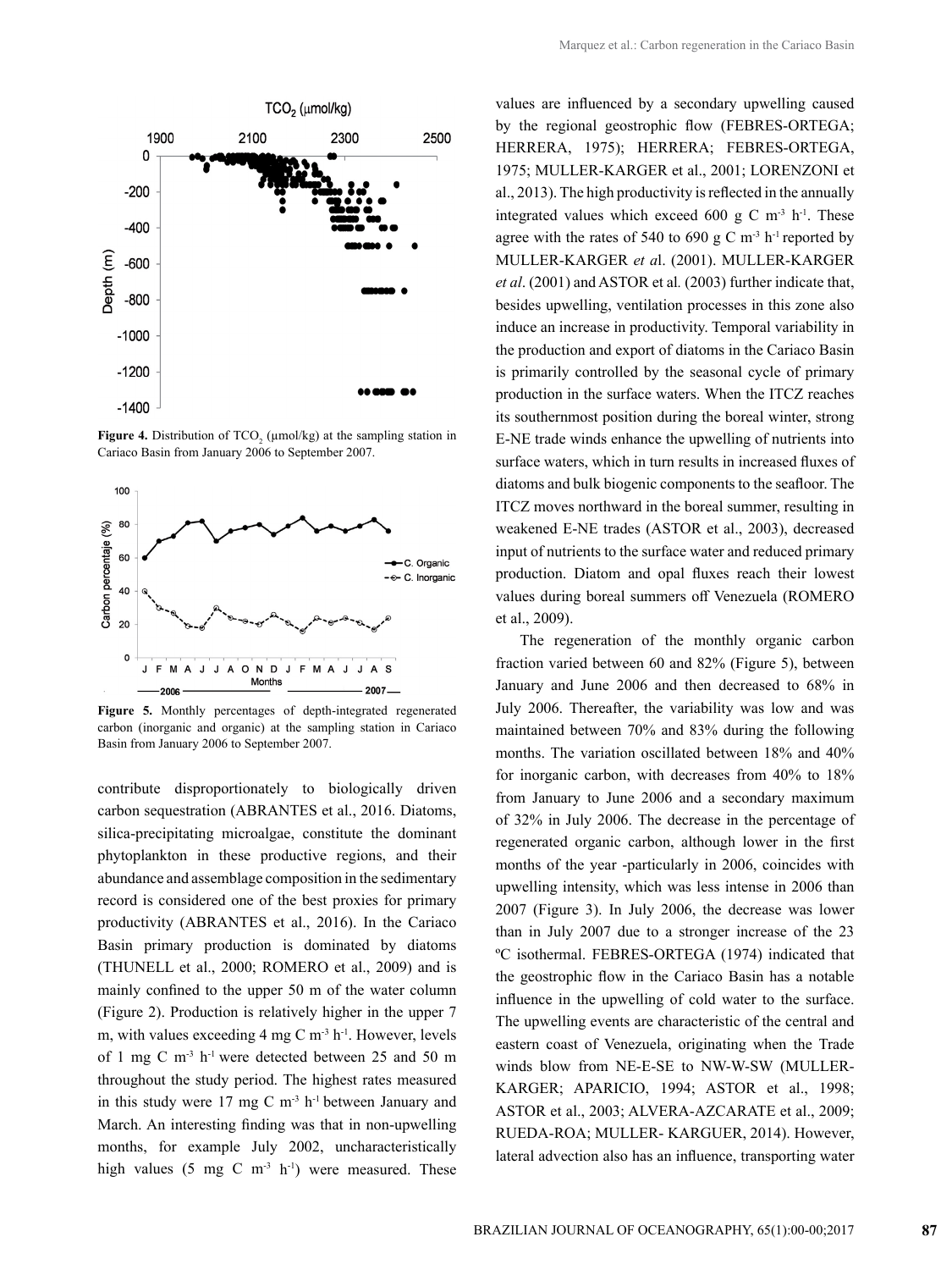masses from the regions of greatest upwelling, such as the north coast of Sucre State (FEBRES-ORTEGA, 1974; RUEDA-ROA; MULLER-KARGUER, 2014). The regeneration of organic carbon is a source of marine dissolved organic matter (DOM), which is one of the largest reservoirs of reduced carbon in the ocean. Thus small changes in the cycling of DOM can have dramatic impacts on the magnitude of  $CO_2$  released or sequestered by marine systems (~662 Pmol C) (HANSELL et al., 2009; LORENZONI et al., 2013).

The slope of the regression curve of the TA vs TCO<sub>2</sub> (Eq. 2) was 0.22 (Figure 6). Accordingly, when the variation of organic carbon produced by the decomposition of soft tissue ( $\Delta C_{\text{on}}$ ) is equal to 1, the variation of inorganic carbon generated by the dissolution of hard or calcareous skeletons ( $\Delta C_{\text{CaCO3}}$ ) is 0.22. The sum of both fractions is 1.22; therefore the percentage of regenerated inorganic carbon is equal to  $(0.22/1+0.22) \times 100 = 18\%$ . Similarly, by difference, the regeneration of organic carbon, dominated by soft or organic material, is 82%.



**Figure 6.** TA *versus* TCO<sub>2</sub> at the sampling station in Cariaco Basin from January 2006 to September 2007.

These values are similar to those reported by BROECKER and PENG (1982), who obtained 1 mol CaCO<sub>3</sub> per 4 moles C<sub>org</sub> using a slope of  $\sum CO_2$  versus TA with surface data and Antarctic bottom water. The results in this investigation are in agreement with reports by RÍOS et al. (1995) in the northeastern Atlantic, which indicated that the regeneration of carbon in water layers between 0 and 1000 m and > 2300 m is controlled by the fraction of soft tissue in the surface layer (86%), with the contribution of inorganic or hard calcareous tests being only 14%.

The vertical distribution of regenerated organic carbon in the Cariaco Basin (Figure 7) shows highest variability in the photic zone, with two maxima of 81.1% and 84.1% at 1m and 55 m, respectively. The 81.1% value coincides with

the maximum in primary productivity. However, the 55 m peak suggests mineralization of organic material. Other mechanisms that cannot be ruled out are contributions from the vertical migration of mesozooplankton and nekton such as *Bregmaceros cantori* which migrates between the oxic water layers to anoxic layers deeper than 500 m (MARÍN et al., 1989), as well as lateral advection that produces anomalies in the sedimentation of particulate material (TAYLOR et al., 2000). These migrations, along with the microbial production *in situ,* have important consequences in the anomalies of the vertical flux of carbon in the Cariaco Basin, and may enrich the carbon fluxes below 275 m, in particular in the proximity of 455 m water depth (TAYLOR et al., 2000). On the other hand, at depths between 7 and 35 m the values of regenerated organic carbon oscillated between approximately 44% and 64%, respectively. Between 55 m and 250 m there was little variation, with values between 52% and 64%. Below the anoxic threshold, located between 250 and 350 m, a third maximum of 70 - 80% was detected, which is lower than those in the photic zone. Most previous studies have found the oxic/anoxic interface in the Cariaco Basin (usually defined by the appearance of sulfide) to be at between 250 m and 300 m water depth (MCPARLAND et al., 2013; SCRANTON et al., 2014). REIMERS and SUESS (1983), EMERSON (1985) and THUNELL *et al*. (2000) note that the degradation and preservation of organic carbon in marine ecosystems is commonly associated with the availability of dissolved oxygen, whereby decomposition under aerobic conditions is usually more efficient than under anaerobic conditions (BLAIR et al., 2012; MEHRBACH et al., 1973, KEELLER et al., 2002). This is corroborated by the proportions of regenerated organic C determined in the oxic and anoxic layers of the Cariaco Basin. This appears to be different from observations made in the Black Sea, where mineralization is a sink for organic matter and DOC, even under anoxic conditions, obviates any associated DOC accumulation. Some workers have also suggested that concentrations are high relative to oceanic levels because, unlike the ocean, the Black Sea receives a proportionately large amount of terrigenous DOC from rivers such as the Danube (MARGOLIN et al., 2016).

The two maxima at the surface are in agreement with the high productivity which attains values of 17 mgC  $m<sup>-3</sup> h<sup>-1</sup>$  (Figure 2). The third peak at 300 m is associated with intense chemotrophic microbial activity that utilizes reduced sulfur species and methane as energy sources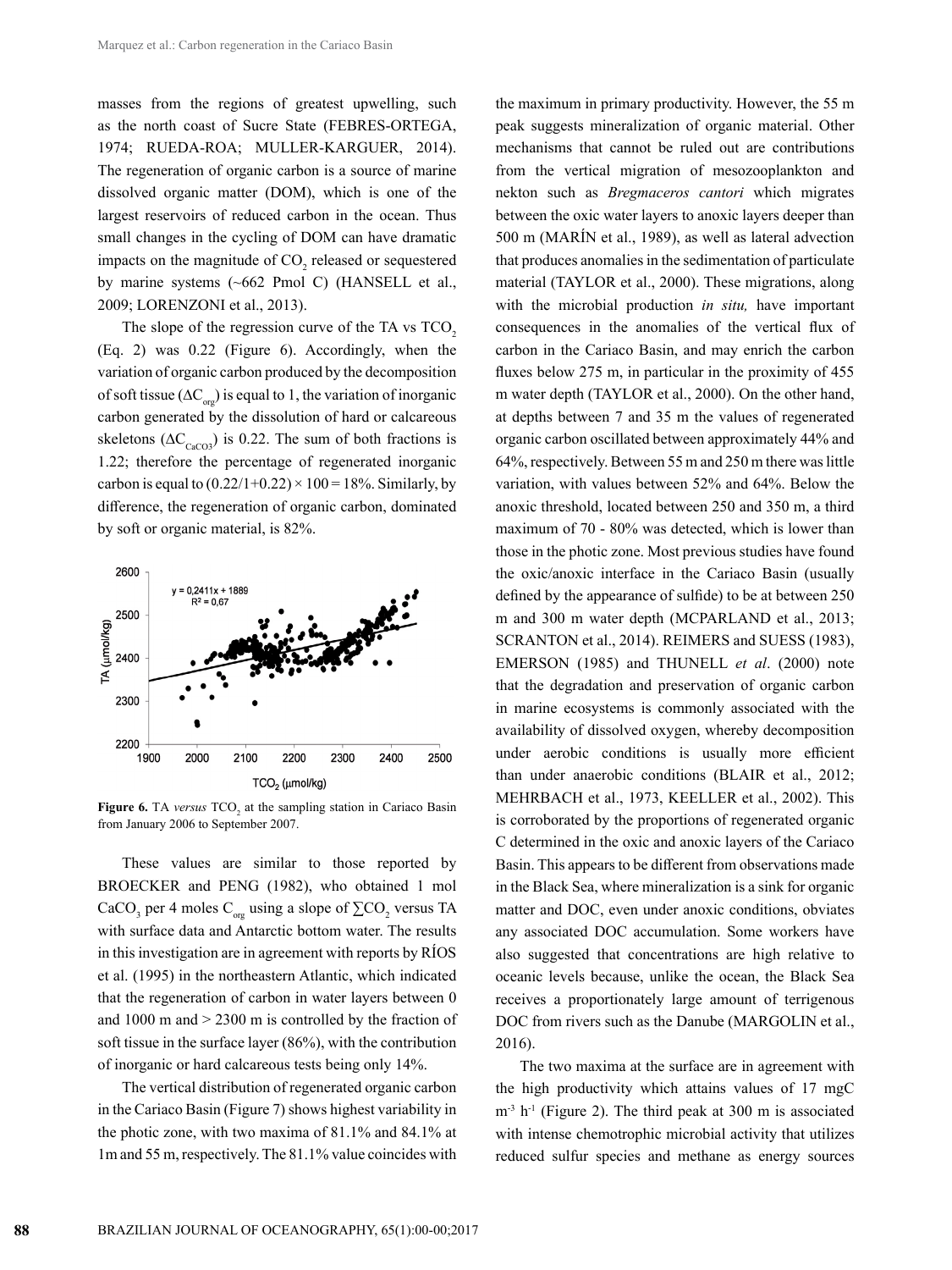

**Figure 7.** Vertical distribution of the regeneration of organic and inorganic carbon at the sampling station in Cariaco Basin from January 2006 to September 2007.

(TAYLOR *et al*., 2001). Stratified water columns, disposed to anoxia, contribute to the biological production of carbon at the redoxcline (SOROKIN, 1972; INDREBØ *et al*., 1979; JØRGENSEN et al., 1991; SOROKIN et al., 1995; WARDS, 2008; LORENZONI et al., 2013). Chemical gradients of electron donors and acceptors at the redox interface are ultimately sustained by the anaerobic mineralization of organic material exported from the photic zone. THUNELL et al. (2000) indicate that the proportion of carbon mineralized in the oxic layer increases in parallel with increasing primary and that decreased degradation in the anoxic zone may also arise because more labile fractions of organic carbon have already been mineralized in the upper layers. Despite this, THUNELL et al. (2000) note that sulfate reduction in the anoxic zone of Cariaco Basin can also be efficient as aerobic respiration for the mineralization of organic material. The vertical distribution of inorganic carbon (Figure 6) is inverse to that observed for organic carbon, with three minima of 19%, 16% and 29% located at the surface, 55 m and 300 m, respectively, and two maxima of 56% and 52% located from 15 to 25 m and at 400 m. An important feature is that from 300 m to the seafloor (1310 m), the variations in the regeneration of organic and inorganic carbon are close to 50%, ranging from 48 to 55% for organic carbon and inorganic carbon. BROECKER and PENG (1982) observed similar results, and indicated that for deep waters the proportion of both fractions can be 50%. RÍOS et al. (1995) report that in the NE Atlantic

the fraction regenerated from hard calcareous skeletons increases to 51% at depths >2300 m due to the increase in  $TCO<sub>2</sub>$  and decrease in temperature. In the Cariaco Basin, despite the temperature at the surface's reaching 28 ºC and decreasing gradually from 17 ºC at 250 m to the seafloor (Figure 2), no increases in inorganic carbon are observed.

# **CONCLUSIONS**

Primary productivity in the Cariaco Basin is high throughout the year and shows a seasonal trend with maximum values of 17 mgC  $m<sup>-3</sup> h<sup>-1</sup>$ . Productivity is influenced by the upwelling of cold nutrient rich waters beginning in January. Dissolved  $CO_2$  increases with depth from 1968 - 2300 µmol  $kg^{-1}$  at the surface to 2451 µmol kg <sup>1</sup> at the sea floor due to the degradation of organic material. An influence of alkalinity was observed on the dissociation and regeneration of carbon dioxide, leading to percentages in the inorganic and organic fractions regenerated in the water column of 18 and 82%, respectively. No seasonal variation in the regeneration of carbon in Cariaco Basin was observed. Consequently, regenerated carbon in the Cariaco Basin was dominated by the soft tissues of planktonic organisms. The regeneration of organic carbon below the oxic-anoxic interface partly originates from chemotrophic respiration pathways.

## **ACKNOWLEDGEMENTS**

This study was supported financially by the Cariaco Project (*Carbon Retention in a Colored Ocean*; Nº 2000001702), Fonacit, the Research Council of the University of Oriente, Venezuela (Project CI-5-1801- 1079/02) and the Marine Research Station (EDIMAR-FLASA), Punta de Piedras, Nueva Esparta. We wish, further, to thank the captain and crew of R/V Hermano Gines (EDIMAR-FLASA, Venezuela) for their assistance during the fieldwork. This study was part of the Doctoral Thesis of Aristide Márquez of the Oceanographic Institute of Venezuela.

## **REFERENCES**

- ABRANTES, F.; CERMENO, P.; LOPES, C.; ROMERO, O.; MATOS, L.; VAN IPEREN, J.; RUFINO, M.; MAGALHÃES, V. Diatoms Si uptake capacity drives carbon export in coastal upwelling systems*. Biogeosciences*, v. 13, p. 4099-4109, 2016.
- ALVERA-AZCÁRATE, A.; BARTH, A.; WEISBERG, R. A nested model of the Cariaco Basin (Venezuela): description of the basin's interior hydrography and interactions with the open ocean. Ocean. Dynam. v. 59, n.1, p. 97-120, 2009.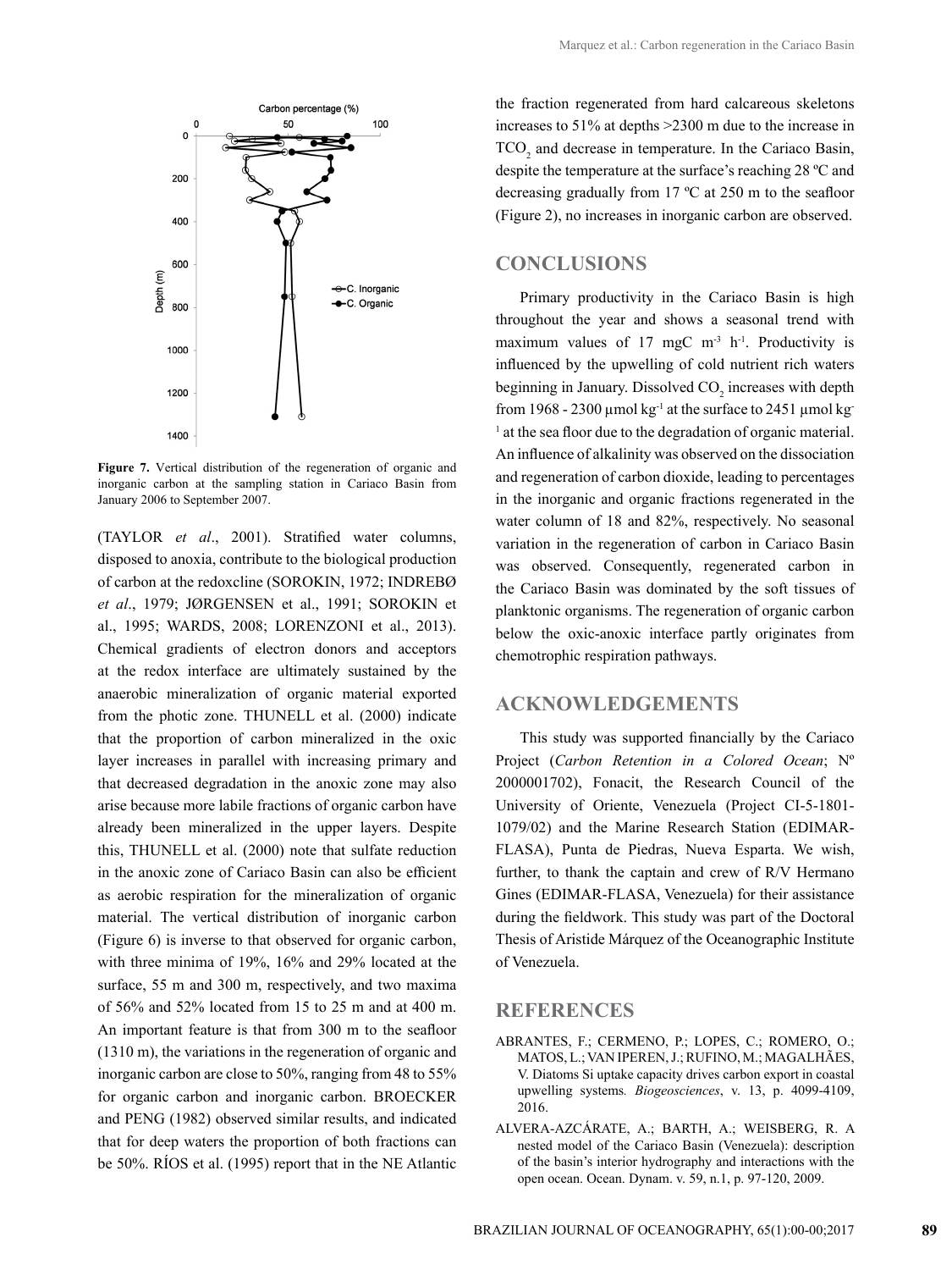- ASTOR, I. M.; MERI, J. A.; MULLER-KARGER, F. Variabilidad estacional hidrográfica en la fosa de Cariaco. *Mem. Soc. Cien. Nat. La Salle*, v. 68, n. 149, p. 61-72, 1998.
- ASTOR, Y. M.; LORENZONI, L.; THUNELL, R.; VARELA, R.; MULLER-KARGER, F.; TROCCOLI, L.; TAYLOR, G. T.; SCRANTON, M. I.; TAPPA, E; RUEDA-ROA, D. Interannual variability in sea surface temperature and  $fCO<sub>2</sub>$  changes in the Cariaco Basin. *Deep Sea Res. Part II Top. Stud. Oceanogr.*, v. 93, p. 33-43, 2013.
- ASTOR, Y. M.; SCRANTON, M. I.; MULLER-KARGER, F.;  $BOHRERD, R.; GARCH, J.fCO<sub>2</sub>$  variability at the CARIACO tropical coastal upwelling time series station. *Mar. Chem.*, v. 97, n. 3-4, p. 245-261, 2005.
- ASTOR, Y.; MULLER-KARGER, F.; SCRANTON, M. I. Seasonal and interannual variation in the hydrographic of the Cariaco Basin: implications for basin ventilation. *Cont. Shelf Res.*, v. 23, n. 1, p.125-144, 2003.
- BAUER, J. E.; WEI-JUN, C.; RAYMOND, P. A.; BIANCHI, T. S.; HOPKINSON, C. S.; REGNIE, P. A. G. The changing carbon cycle of the coastal ocean. *Nature,* v. 504, n. 7478, p. 61-70, 2013.
- BERGER, W. H.; FISCHER, K.; LAI, C.; WU, G. Ocean carbon flux: Global maps of primary production and export production. In: AGEGIAN, C. (Ed.). *Biogeochemical cycling and fluxes between the deep euphotic zone and other oceanic realms*. Rockville: U.S. Dept. of Commerce, National Oceanic and Atmospheric Administration, Oceanic and Atmospheric Research, Office of Undersea Research, 1988. p. 131-176.
- BLAIR, N. E.; ALLER, R. C. The fate of terrestrial organic carbon in the marine environment. *Ann. Rev. Mar. Sci.*, v. 4, p. 401- 423, 2012.
- BRELAND, J. A.; BYRNE, R. H. Spectrophotometric procedures for determination of sea water alkalinity using bromocresol green. *Deep Sea Res. Part I: Oceanogr. Res. Pap.*, v. 40, n. 3, p. 629-641, 1993.
- BROECKER, W.; PENG, T. H. *Tracers in the sea*. New York: Eldigio Press, 1982. p. 690.
- CAPONE, D. G.; HUTCHINS, D. A. Microbial biogeochemistry of coastal upwelling regimes in a changing ocean. *Nat. Geosci.*, v. 6, p. 711-717, 2013.
- CLAYTON, T. D.; BYRNE, R. H. Spectrophotometric seawater pH measurements: total hydrogen ion concentration scale calibration of *m*-cresol purple and at-sea results. *Deep Sea Res. Part I: Oceanogr. Res. Pap.*, v. 40, n. 10, p. 2115-2129, 1993.
- COBO-VIVEROS, A. M.; PADIN, X. A.; OTERO, P.; DE LA PAZ, M.; RUIZ-VILLARREAL, M.; RÍOS, A. F.; PÉREZ, F. F. Short-term variability of surface carbon dioxide and sea-air  $\mathrm{CO}_2$  fluxes in the shelf waters of the Galician coastal upwelling system. *Sci. Mar.*, v. 77, n. 1, p. 37-48, 2013.
- DICKSON, A. G.; GOYET, C. (Eds). DOE. Handbook of methods for the analysis of the various parameters of the carbon dioxide system in sea water, v. 2. *ORNL/CDIAC-74*. Washington: U. S. Department of Energy, 1994. 187 p.
- EMERSON, S. Organic carbon preservation in marine sediments. In: SUNQUIST, E. T.; BROECKER, W. S. (Ed.). *The carbon cycle and atmospheric CO2 : Natural variations archean to present. New York: American Geophysical Union*, 1985. p. 78-87.
- FEBRES-ORTEGA, G.; HERRERA, L. E. Interpretacion dinamica de algunas de las caracteristicas oceanograficas de la Fosa de Cariaco, Mar Caribe. Boletín del Instituto Oceanográfico de Venezuela, v. 14, n.1, p. 3-29, 1975.
- FEBRES ORTEGA, G. Circulación de las aguas superiores de la Fosa de Cariaco en Abril de 1974. *Bol. Inst. Oceanogr. Univ. Oriente*, v. 13, n. 1-2, p. 79-86, 1974.
- GATTUSO, J. P.; MAGNAN, A.; BILLÉ, R.; CHEUNG, W.; HOWES, E. L.; JOOS, F.; ALLEMAND, D.; BOPP, L.; COOLEY, S. R.; EAKIN, C. M.; HOEGH-GULDBERG, O.; KELLY, R. P.; PÖRTNER, H. O.; ROGERS, A.; BAXTER, J. M.; LAFFOLEY, D.; OSBORN, D.; RANKOVIC, A.; ROCHETTE, J.; SUMAILA, U. R.; TREYER, S.; TURLE, C. Contrasting futures for ocean and society from different anthropogenic  $CO_2$  emissions scenarios. *Science*., v. 349, n. 6243, p. aac4722, 2015.
- HANSELL, D. A.; CARLSON, C. A.; REPETA, D. J.; SCHLITZER, R. Dissolved organic matter in the ocean: A controversy stimulates new insights. *Oceanography*, v. 22, n. 4, p. 202-211, 2009.
- HERRERA, L. E. FEBRES-ORTEGA, G. Kinematics of the windgenerated velocity field in the surface waters off eastern Venezuela, Caribbean Sea. Bol. Inst. Oceanogr. Univ. Oriente, 1975, vol. 14, no 2, p. 165-186.
- HUTCHINS DA, F. FU, Y. ZHANG, M.E. WARNER, Y. FENG, K. PORTUNE, P.W. BERNHARDT. & M.R. MULHOLLAND. CO2 control of Trichodesmium N2 fixation, photosynthesis, growth rates, and elemental ratios: Implications for past, present, and future ocean biogeochemistry. Limnol Oceanogr. v. 52 n. 4 p. 1293-1304, 2007.
- IANSON, D.; ALLENA, S. E.; HARRISA, S. L.; ORIANSA, K. J.; VARELA, D. E.; WONG, C. S. The inorganic carbon system in the coastal upwelling region west of Vancouver Island, Canada. *Deep Sea Res. Part I: Oceanogr. Res. Pap.* v. 50, n. 8, p. 1023-1042, 2003.
- INDREBØ, G.; PENGERUD, B.; DUNSA, I. Microbial activities in a permanently stratified estuary. I. Primary production and sulfate reduction. *Mar. Biol.*, v. 51, n. 4, p. 295-304, 1979.
- JOHN, D.; WANG, Z. A.; LIU, X.; BYRNE, R. H.; CORREDOR, J.; LÓPEZ, J. M.; CABRERA, A.; BRONK, D. A.; TABITA, F. R.; PAUL, J. H. Phytoplankton carbon fixation gene (RuBisCO) transcripts and air-sea  $CO_2$  flux in the Mississippi River plume. *ISME J.,* v. 1, n. 6, p. 517-531, 2007.
- JOHNSON, R. A.; WICHERN, D. W. *Applied Multivariate Statistical Analysis.* 3rd ed. New York: Prentice Hall, 1992. 156 p.
- JØRGENSEN, B. B.; FOSSING, H.; WIRSEN, C. O.; JANNASCH, H. W. Sulfide oxidation in the anoxic Black Sea chemocline. *Deep Sea Res. Part I: Oceanogr. Res. Pap.* v. 38, Suppl. 2, p. S1083-S1103, 1991.
- KEELLER, K.; SLATER, R.; BENDER, M.; KEY, R. Possible biological or physical explanations for decadal scale trends in North Pacific nutrient concentration and oxygen utilization. *Deep. Sea. Res. II*., v. 49, p. 325-362. 2002.
- KHATIWALA, S.; TANHUA, T.; MIKALOFF FLETCHER, S.; GERBER, M.; DONEY, S. C.; GRAVEN, H. D.; GRUBER, N.; MCKINLEY, G. A.; MURATA, A.; RÍOS, A. F.; SABINE, C. L. Global ocean storage of anthropogenic carbon. *Biogeosciences*, v*.* 10, p. 2169-2179, 2013.
- KNAP, A. H.; MICHAELS, A. F.; STEINBERG, D.; BAHR, F.; BATES, N.; BELL, S.; COUNTWAY, P.; CLOSE, A.; DOYLE, A.; DOW, R.L.; HOWSE, F.; GUNDERSEN, K.; JOHNSON, R.; KELLY, R.; LITTLE, R.; ORCUTT, K.; PARSONS, R.; RATHBUN, C.; SANDERSON, M.; STONE, S. *BATS methods manual*. Vol. 4. Woods Hole: U.S. JGOFS Planning Office, Woods Hole, 1997. 136 p.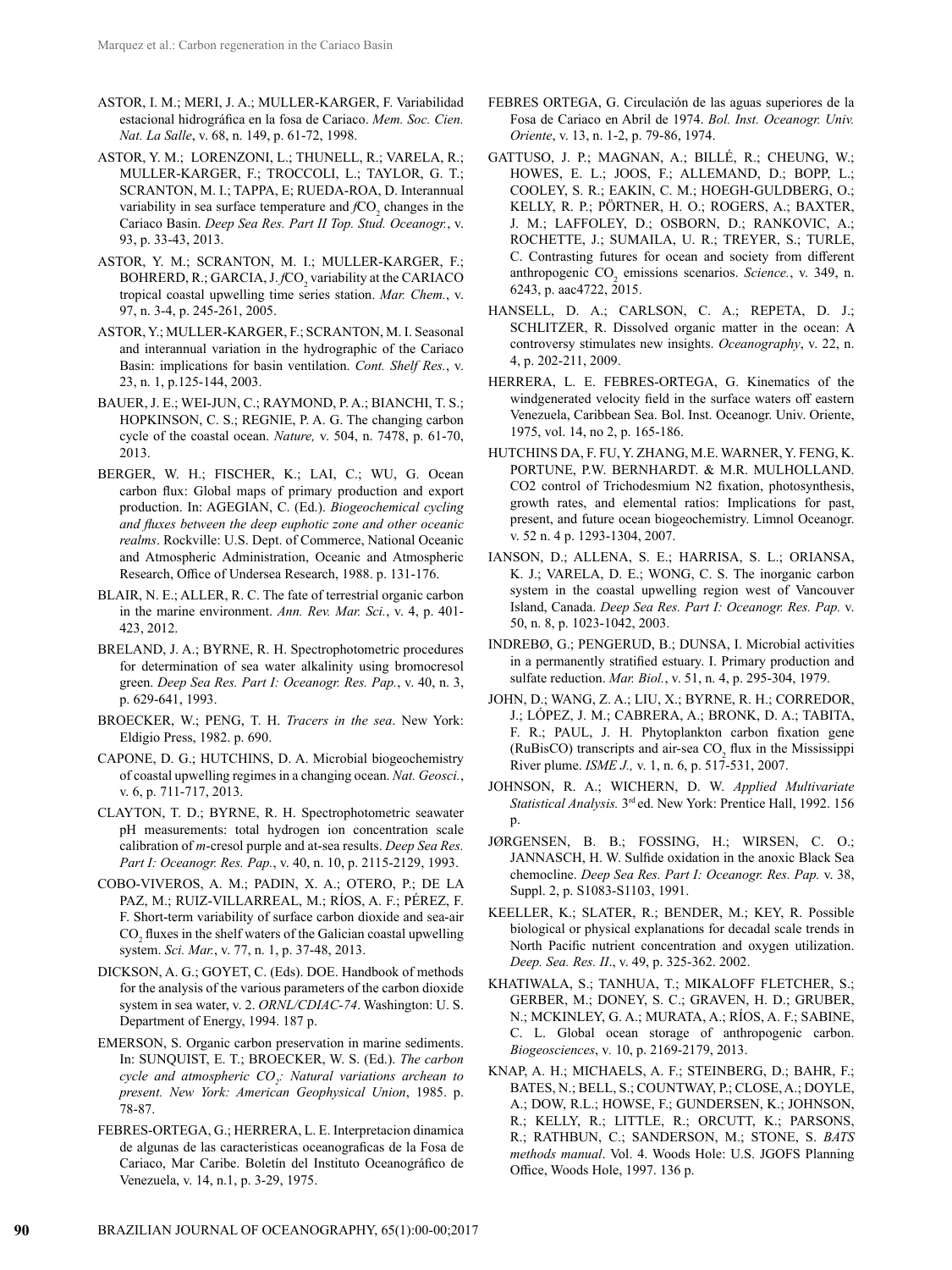- [LEWIS](http://cdiac.ornl.gov/oceans/lewis.html), E.; [WALLACE](http://cdiac.ornl.gov/oceans/wallace.html), D. *Program developed for CO<sub>2</sub>* system *calculations*. 1995. Available:[<http://cdiac.ornl.gov/oceans/](http://cdiac.ornl.gov/oceans/co2rprt.html)  $\text{co}_{2}$ [rprt.html>](http://cdiac.ornl.gov/oceans/co2rprt.html). Accessed: 2016/12/12.
- LIU, K. K.; ATKINSON, L.; CHEN, C. T. A.; GAO, S.; HALL, J.; MACDONALD, R. W.; MCMANUS, L. T.; QUINONES, R. Exploring continental margin carbon fluxes in the global context. *Eos, Trans. Amer. Geophys. Union.*, v. 81, n. 52, p. 641- 644, 2000.
- LORENZONI, L.; TAYLOR, G. T.; BENITEZ-NELSON, C.; HANSELL, D. A.; MONTES, E.; MASSERINI, R.; FANNING, K.; VARELA, R.; ASTOR, Y.; GUZMÁN, L.; MULLER-KARGER, F. E. Spatial and seasonal variability of dissolved organic matter in the Cariaco Basin. *J. Geophys. Res. Biogeosci.*, v. 118, p. 1-12, 2013.
- LOUANCHI, F.; NAJJAR, R. G. A global monthly climatology of phosphate, nitrate, and silicate in the upper ocean: Springsummer export production and shallow remineralization. *Global Biogeochem. Cycles*, v. 14, n. 3, p. 957-977, 2000.
- MADRID, VANESSA, M., et al. Phylogenetic diversity of bacterial and archaeal communities in the anoxic zone of the Cariaco Basin. Applied and environmental microbiology, v. 67, n. 4, p. 1663-1674, 2001.
- MARGOLIN, A.; GERRINGA, L. J. A.; HANSELL, D. A.; RIJKENBERG, M. J. A. Net removal of dissolved organic carbon in the anoxic waters of the Black Sea. *Mar. Chem.*, v. 183, p. 13-24, 2016.
- MARÍN, B.; GÓMEZ, A.; UROSA, L. Taxonomía y distribución del Ictioplancton en la fosa de Cariaco, Venezuela. *Bol. Inst. Oceanogr. Venezuela*, v. 28, n. 1-2, p. 15-27. 1989.
- MCKINLEY, G. A.; PILCHER, D. J.; FAY, A. R.; LINDSAY, K.; LONG, M. C.; LOVENDUSKI, N. S. Timescales for detection of trends in the ocean carbon sink. *Nature*, v. 530, p. 469-472, 2016.
- MCPARLAND, E., BENITEZ-NELSON, C., TAYLOR, G., THUNELL. G., ROLLINS, A., LORENZONI, L. Cycling of suspended particulate phosphorus in the redoxcline of the Cariaco Basin. Mar. Chem., 2015, v. 176, p. 64-74, 2013
- MEHRBACH, C.; CURBERSON, C.; HAWLEY, J.; PYTKOWICZ, T. Measurement of the apparent dissociation constants of carbonic acid in seawater at atmospheric pressure. *Limnol. Oceanogr*., v. 18, p. 897-907, 1973.
- MILLERO, F. Thermodynamics of the carbon dioxide system in the oceans. Geochim Cosmochim Acta, v. 59, n. 4, p. 661-677, 1995.
- MULLER-KARGER, F. E; APARICIO, R. Mesoscale Processes Affecting Phytoplankton Abundance in the Southern Caribbean Sea. *Cont. Shelf Res.*, v. 14, n. 2-3, p. 199-221, 1994.
- MULLER-KARGER, F.; VALERA, R.; THUNNEL, R.; SCRANTON, M.; BOHRER, R.; TAYLOR, G.; CAPELO, J.; ASTOR, I.; TAPPA, E.; HO, T.; IABICHELLA, M.; WALSH, J. Annual cycle of primary production in the Cariaco Basin: Response to upwelling and implications for vertical export. *J. Geophys. Res.*, v. 106, n. 3, 4527-4542, 2001.
- OCCC. 2004. Ocean carbon climate change. Scott. C. Doney editor. USA.108 pp.
- PACE, M.; KNAUER, G. A.; KARL, D. M.; MARTIN, J. H. Primary production, new production and vertical flux in the eastern Pacific Ocean. *Nature*, v. 325, p. 803-804, 1987.
- PACKARD, T. T.; OSMA, N.; FERNÁNDEZ-URRUZOLA, I.; CODISPOTI, L. A.; CHRISTENSEN, J. P.; GÓMEZ, M. Peruvian upwelling plankton respiration: calculations of carbon flux, nutrient retention efficiency, and heterotrophic energy production. *Biogeosciences*, v. 12, n. 9, p. 2641-2654, 2015.
- REDFIELD, A.C., KETCHUM, B.H., RICHARDS, F.A. The influence of organisms on the composition of seawater. In: Hill, M.N. Ed.., The Sea, v. 2, p. 26-77, 1963.
- REIMERS, C.; SUESS, E. The partitioning of organic carbon fluxes and sedimentary organic matter decomposition rates in the ocean. *Mar. Chem.*, v. 13, n. 2, p. 141-168, 1983.
- RICHARDS, F. Some chemical and hydrographic observations along the north coast of South America - I. Cabo Tres Puntas to Curacao, including the Cariaco Trench and the Gulf of Cariaco. Deep Sea Res, 1960, v. 7, n. 3, p. 163-182, 1960.
- RÍOS, A. F.; ANDERSON, T. R.; PÉREZ, F. F. The carbonic system distribution and fluxes in the NE Atlantic during spring 1991. *Progr. Oceanogr.,* v. 35, n. 4, p. 295-314, 1995.
- RÍOS, A. F.; FRAGA, F.; PÉREZ, F. F. Estimation of coefficients for the calculation of ''NO'', ''PO'' and ''CO'', starting from the elemental composition of natural phytoplankton. *Sci. Mar.*, v. 53, n. 4, p. 779-784, 1989.
- ROMERO, O. E.; THUNELL, R. C.; ASTOR, Y.; VARELA, R. Seasonal and interannual dynamics in diatom production in the Cariaco Basin, Venezuela. *Deep Sea Res. Part I: Oceanogr. Res. Pap.*, v. 56, n. 4, p. 571-581, 2009.
- REUER, M.; BOYLE, K., EDWARD A.; COLE, JULIA, E. A midtwentieth century reduction in tropical upwelling inferred from coralline trace element proxies. *Earth Planet SC Lett*, v. 210, n. 3, p. 437-452, 2003.
- RUEDA-ROA, D.; MULLER-KARGER, F. The southern Caribbean upwelling system: Sea surface temperature, wind forcing and chlorophyll concentration patterns. *[Deep. Sea.](http://www.sciencedirect.com/science/journal/09670637) [Res.I.](http://www.sciencedirect.com/science/journal/09670637)* [v. 78,](http://www.sciencedirect.com/science/journal/09670637/78/supp/C) p. 102-114, 2014.
- SCRANTON, M., et al. Controls on temporal variability of the geochemistry of the deep Cariaco Basin. Deep Sea Res.I: Oceanogr. Res. Papers, 2001, v. 48, n.7, p. 1605-1625, 2002
- SCRANTON, M. I.; TAYLOR, G. T.; THUNELL, R. C.; BENITEZ-NELSON, C. R.; MULLER-KARGER, F.; FANNING, K.; LORENZONI, L.; MONTES, E.; VARELA, R.; ASTOR, Y. Interannual and subdecadal variability in the nutrient geochemistry of the Cariaco Basin. *Oceanography,* v. 27, n. 1, p. 148-159, 2014.
- SIPPO, J. Z.; MAHER, D. T.; TAIT, D. R.; HOLLOWAY, C.; SANTOS, I. R. Are mangroves drivers or buffers of coastal acidification? Insights from alkalinity and dissolved inorganic carbon export estimates across a latitudinal transect. *Global Biogeochem. Cycles*, v. 30, n. 5, p. 753-766, 2016.
- SITCH, S.; FRIEDLINGSTEIN, P.; GRUBER, N.; JONES, S. D.; MURRAY-TORTAROLO, G.; AHLSTRÖM, A.; LEVIS, S.; LEVY P. E.; LOMAS M.; POULTER B.; VIOVY N.; ZAEHLE S.; ZENG N.; ARNETH A.; BONAN G.; BOPP L.; CANADELL J. G.; CHEVALLIER F.; CIAIS P.; ELLIS R.; GLOOR M.; PEYLIN P.; PIAO S. L.; LE QUÉRÉ C.; SMITH B.; ZHU Z.; MYNENI R. Recent trends and drivers of regional sources and sinks of carbon dioxide. *Biogeosciences*, v. 12, n. 3, p. 653-679, 2015.